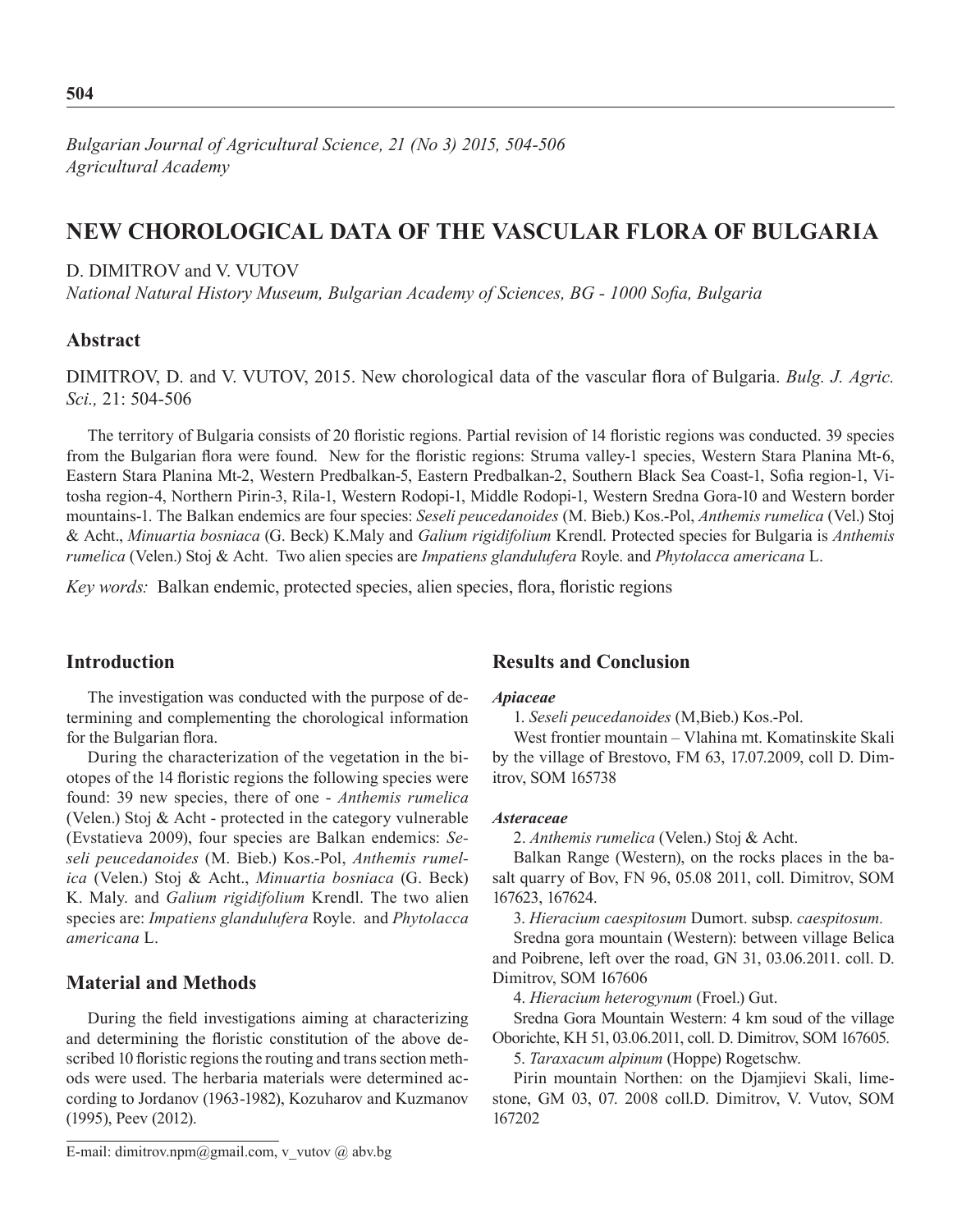#### *Balsaminaceae*

### 7. *Impatiens glandulifera Royle*

Fore Balcan Western: on the right bank on the river in the village Varbeshnica, Mezdra district, GN 18, 31.07.2011, coll. D. Dimitrov, SOM 167603.

### *Brassicaceae*

8. *Alyssum pulvinare* Velen.

Balcan Range (Western) Sofiiska Mala Planina: on the calcareous places south of the village of Ponor, FN 75, 26.10.2011, coll. D. Dimitrov, SOM 167625.

#### *Callitrichaceae*

9. *Callitriche stagnalis* Scop.

Fore Balkan (Eastern) in the swampy places by the spring Zlatna Panega, Jablanica district, KH 67 11.07.1949, coll. B. Achtarov, SOM 95484. Fore Balkan Western Bog over the hut Parshevica, Vrachanski Balcan GN 08, 05.09.2009 coll. V. Valchev, SOM 167147; Struma valley (North): village Kocherinovo, FM 76, 30.08.1973, coll. P. Panov, SOM 163274.

#### *Caryophyllaceae*

10. *Dianthus cruenthus* Griseb. subsp. *cruenthus*.

Pirin Mountain (Northern): of the circus Kazana to the Djamdjievi Skali, GM 03, 02.08.2008, coll. D. Dimitrov, SO 105466.; Rhodopes Mountain-central meadow over the village of Chaushevo LG 24, 08.1894. coll. V. Stribrny, SOM 24867; in graminosis `Mt. Pirin septentrionalis, valley Bajovi dupki cca 1800m s.m, solo calcareo, GM 03, 03.08.1939, coll. N. Stojanov, SO 22218, .22219

11. *Dianthus cruenthus* Griseb. subsp. *turcicus* (Velen.) Stoj et Acht.

Black Sea coast (Southern) village Lozenec – Oasis in the fores, NG 67, 19.06.1989, coll. P.Panov, SOM 168152.

12. *Dianthus deltoides* L.

Pirin Mountain (Northen): Kadievi livadi locality 1200 m a.s.l., GM 21, 02.08.2008 coll. A. Asenov, SO 105395. Pirin Mountain (Soutern): in pratis ad Papas Chair supra Nevrocop (Gotse Delchev), kka 1430 m alt. MG 20, 24.07.1935, B. Achtarov, SOM 25039. West Frontier Mountain, Osogovska Mountain: on chadou bog places in the beach forest near the hut Osogovo, FM 37, 13.07.1966, coll. P. Panov SOM 143032.

13. *Cerastium luridum* Guss.

Fore Balkan (Western): Vrachanska Mountain – over the village Chelopek and Pavolche, GN 18, 05.06.2010, coll. D. Dimitrov, SOM 167669.

14. *Cerastium tauricum* Sprengel.

Sredna Gora Mountain (Western): south of the village of Oborishte KH 51, 03.06.2011, coll. D. Dimitrov, SOM 167611.

15*. Minuartia bosniaca* (G.Beck) K.Maly

Balkan Range (Western) Mala Planina Mountain FN 75, 29.07 1983, coll P. Panov, SOM 167211.

16. *Minuartia setacea* (Thuill.) Hayek.

Dragoman, FN 55, 07.06.1972, coll.P.Panov, SOM 167208. Balkan Range (Western) Beledie Han FN 75, 07.06.1972, coll P. Panov, SOM 167209.

17. *Minuartia setacea* (Thuill.) Hayek ssp. *setacea* Pirin mountain (Northen): over the hut Banderitsa, GM

03, 17.07.1971, coll P. Panov, SOM 167210. 18. *Minuartia vellutina* (Bois et Orph.) Gaebn.

Rhodopes Mountain (Central) Asenova fortress, LG 24,

03.06.1972, coll. P. Panov, SOM 167205.Belovo quarry KG 57, 25.07.1971, coll. P. Panov, SOM 167206. Sestrimo GM 47,

21.05.1972, coll P. Panov, SOM 167207.

19. *Sillene heuffelii* Soo.

Balcan Range (Eastern) - Boasa pass- town Targovishte, MH 68, 11.06.1902 coll. A. Javashev SOM 167193

### *Cyperaceae*

20. *Carex hostiana* DC.

Struma valley (South) near the road to the village Karnalovo, Petrich district. GM 00, 26.04.1982, coll. P. Panov, SOM 168155. Sredna Gora Mountain (Western) 4 km south from the village of Oborishte, left of the road to the village of Muhovo, dolomite, GN 40, 03.06.2011, coll. D. Dimitrov, SOM 168154.

21. *Cyperus difformis* L.

Balkan range (Eastern) Sliven factory, MH 42, 13.08.1986, coll. P. Panov, SOM 168156.

#### *Geraniaceae*

22. *Geranium purpureum* Vill.

Sofia – Eastern of the bridge Chavdar near the railway the station Poduene, FN 93, 04.08.2011, coll.D. Dimitrov, SOM 167609.

#### *Hypericaceae*

23*. Hypericum rumeliacum* Boiss. var. *vichodcevsky* D. Jord et Koz.

Fore Balkan (Western) over the village of Pavolche, by the horse path to the peak Vola GN 18, 05.06.2010, coll. D. Dimitrov, SOM 167666.

### *Lamiaceae*

24. *Thymus thracicus* Velen.

Sredna Gora Mountain (Western) , 4 km south of the village of Oborishte, KH 51 03.06.2011, coll, D. Dimitrov, SOM 167608. Lyulin Mountain, by the road from the Monastery meadow to the village of Suhodol, FN 73, 26.06. 2011, coll. D. Dimitrov, SOM 169130.